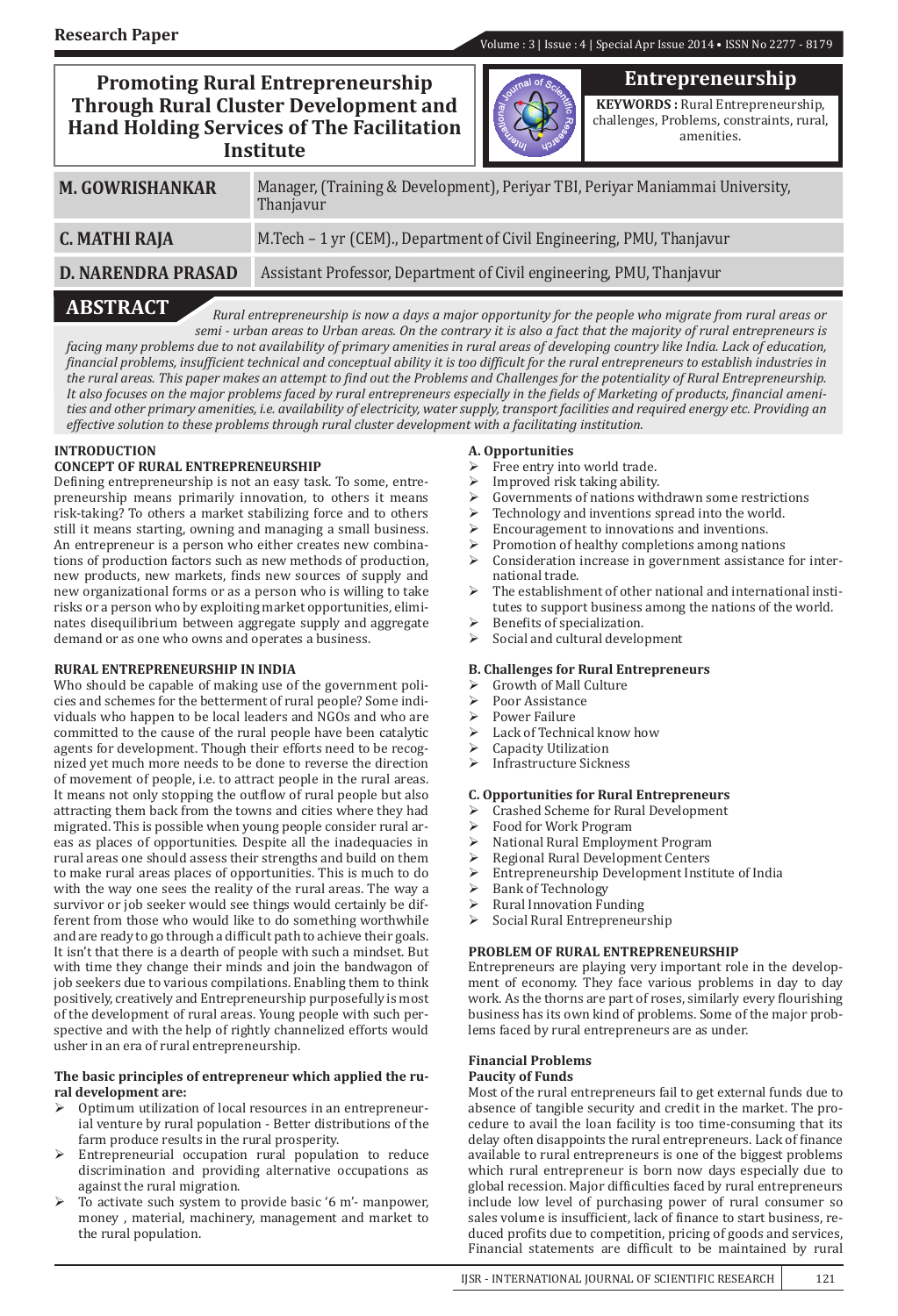# Volume : 3 | Issue : 4 | Special Apr Issue 2014 • ISSN No 2277 - 8179 **Research Paper**

entrepreneur, stringent tax laws, lack of guarantees for raising up of loans, difficulty in raising capital through equity, dependence on small money lenders for loans for which they charge discriminating interest rates and huge rent and property cost. These all problems create a difficulty in raising money through loans. Landlords in Punjab proved to be a major source of finance for rural entrepreneurs but the rates of land are reduced due to global recession so they also lack hard cash nowadays.

Some banks have not ventured out to serve rural customers because banks are expensive to be reached by rural customers and, once reached, are often too poor to afford bank products. Poor people often have insufficient established forms of collateral (such as physical assets) to offer, so they are often excluded from traditional financial market. The government is providing subsidies to rural areas but due to the high cost of finance, and trust. They have less capital resources as they cannot raise equity capital.

## **Lack of Infrastructural Facilities**

The growth of rural entrepreneurs is not very healthy in spite of efforts made by government due to lack of proper and adequate infrastructural facilities.

#### **Risk Element**

Rural entrepreneurs have less risk bearing capacity due to lack of financial resources and external support.

# **Marketing Problems**

# **• Competition**

Rural entrepreneurs face severe completion of large sized organizations and urban entrepreneurs. They incur the high cost of production due to high input cost. Major problems faced by marketers are the problem of standardization and competition from large scale units. They face the problem in fixing the standards and sticking to them. Competition from large scale units also creates difficulty for the survival of new ventures. New ventures have limited financial resources and hence cannot afford to spend more on sales promotion. These units are not having any standard brand name under which they can sell their products. New ventures have to come up with new advertisement strategies which the rural people can easily understand. The literacy rate among the Problems Faced by Rural Entrepreneurs and Remedies to Solve It rural consumer is very low. Printed media have limited scope in the rural context. The traditionally bounded nature, cultural backwardness and cultural barriers add to the difficulty of communication. People in rural areas mostly communicate in their local dialects and English and Hindi are not understood by many people. It has been seen in the recent past that in spite of enough food stocks with government warehouses, people are dying of starvation. This indicates a problem with the public distribution system. The producers are not collective in their approach for marketing their products because they are too widely scattered and uneducated.

## **• Middlemen**

Middlemen exploit rural entrepreneurs. The rural entrepreneurs are heavily dependent on middlemen for marketing of their products who pocket large amount of profit. Storage facilities and poor mean of transport are other marketing problems in rural areas. In most of the villages, farmers store the produce in open space, in bags or earthier vessels etc. So these indigenous methods of storage are not capable of protecting the produce from dampness, weevils etc. The agricultural goods are not standardized and graded.

# **Management Problems**

# **• Lake of Knowledge of I.T**

Information technology is not very common in rural areas. Entrepreneurs rely on internal linkages that encourage the flow of goods, services, information and ideas. The intensity of family and personal relationships in rural communities can sometimes be helpful but they may also present obstacles to effective business relationships. Business deals may receive less than rigorous objectivity and intercommunity rivalries may reduce the scope for regional cooperation. Decision making process and lines of authority are mostly blurred by local politics in rural areas.

#### **• Legal formalities**

Rural entrepreneurs find it extremely difficult in complying with various legal formalities in obtaining licenses due to illiteracy and ignorance.

# **• Poor Quality of Products**

Another important problem is growth of rural entrepreneurship is the inferior quality of products produced due to lack of availability of standard tools and equipment and poor quality of raw materials.

# **• Procurement of Raw Materials**

Procurement of raw materials is really a tough task for rural entrepreneurs. They may end up with poor quality raw materials, may also face the problem of storage and warehousing.

## **• Lack of Technical Knowledge**

Rural entrepreneurs suffer a severe problem of lack of technical knowledge. Lack of training facilities and extensive services crate a hurdle for the development of rural entrepreneurship.

#### **Human Resources Problems • Low Skill Level of Workers**

Most of the entrepreneurs of rural areas are unable to find workers with high skills. Turnover rates are also high in this case. They have to be provided with on the job training and their training is generally a serious problem for the entrepreneur as they are mostly uneducated and they have to be taught in the local language which they understand easily. The industries in rural areas are not only established just to take advantage of cheap labor but also to bring about an integrated rural development. So rural entrepreneurs should not look at rural area as their market, they should also see the challenges existing in urban areas and be prepared for them. Rural entrepreneurs are generally less innovative in their thinking. Youths in rural areas have little options "this is what they are given to believe". This is the reason that many of them either work as farm or migrate to urban land.

# **FORMATION OF A FACILITATING INSTITUTION**

After the clear study of problems faced in promoting Rural entrepreneurship we propose an methodology of forming an rural business cluster and providing hand hold support through an facilitating institution. First step in this process is the formation of the facilitation institution. A business opportunity which can be done in a specific area should be done. After identifying the business idea with a feasibility study, a team should be formed to take care of the various functional areas of business. There should be clear goal and action plan to guide the organization in the right direction.

# **Developing rural cluster**

Once the facilitation institution is formed, the next major task is to identify the individuals who can evolve into entrepreneurs. This process is done through scientific methods of analyses of their entrepreneurial traits. The cluster once farmed is highly energized through some motivational activities.

#### **Training the rural cluster**

The members of the cluster are now in an exited stage and hence the training should be made through experiential learning. They should be trained in such a way that they should be in a position where they can do this business even without the facilitation intuition.

### **STARTING UP THE BUSINESS**

There are three major phases in this business. At the end of the third phase the rural cluster can function effectively even without the facilitating institute.

#### **Phase I**

In this phase the facilitating institution will provide the raw material by themselves to the rural cluster ask them to value add